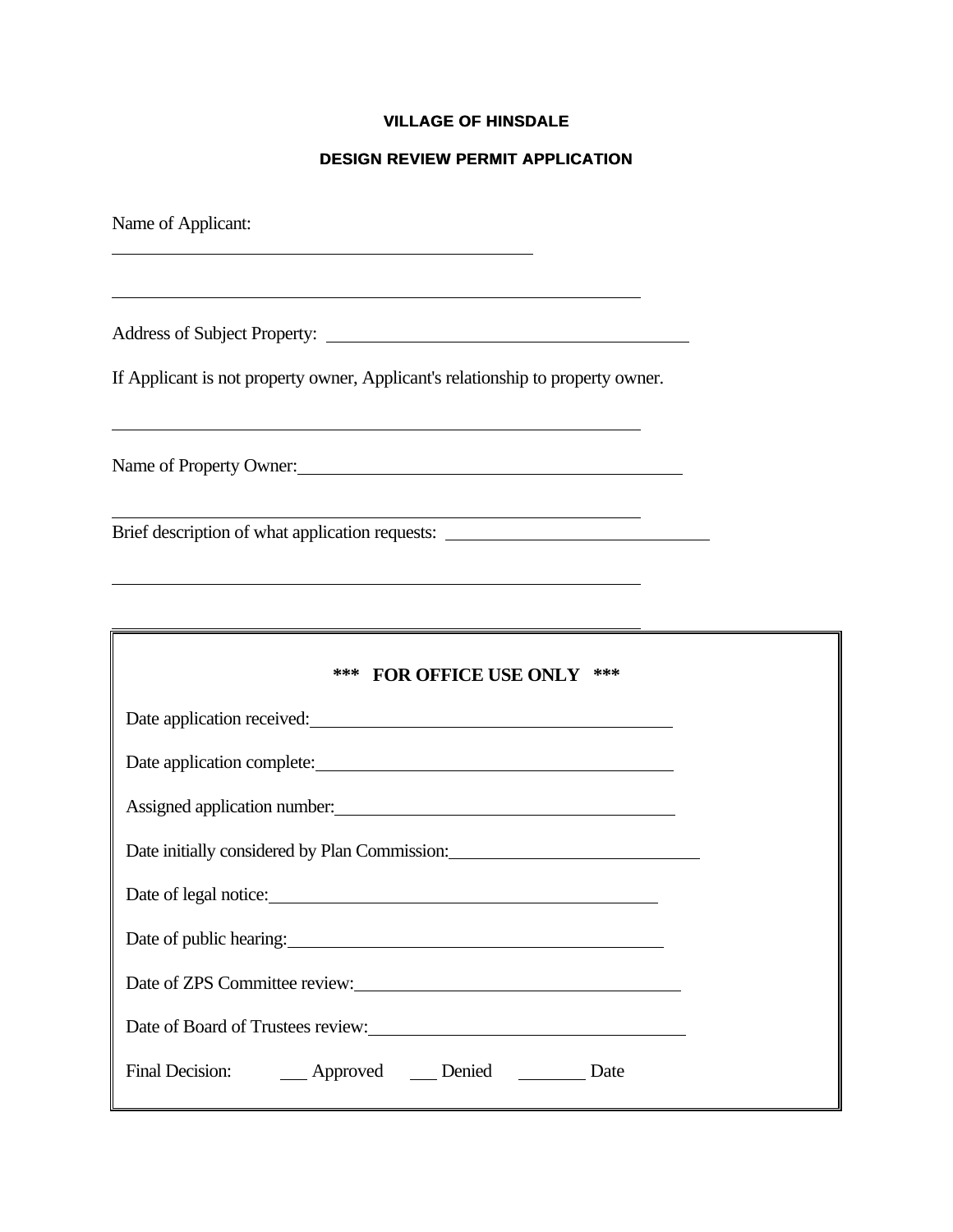Applicant must complete **all** sections of this application. Failure to complete any section of this application will result in a delay in the consideration of this application. A public hearing will not be scheduled until the application is complete and complies with all applicable sections of the Zoning Ordinance. If a section of this application is not applicable, please write "N/A" in the appropriate place.

## **I. APPLICANT INFORMATION**

1. **Owner**. Name, address, and telephone number of owner:

<u> 1989 - Johann Barn, mars ann an t-Amhain an t-Amhain an t-Amhain an t-Amhain an t-Amhain an t-Amhain an t-Amh</u>

- 2. **Trustee Disclosure**. In the case of a land trust, the name, address, and telephone number of all trustees and beneficiaries of the trust:
- 3. **Applicant**: Name, address, and telephone number of applicant, if different from owner, and applicant's interest in the subject property:
- 4. **Consultants**. Name and address of each professional consultant advising applicant with respect to this application:
	- a. Attorney:
	- b. Engineer:
	- c.
	- d.

 $\overline{a}$ 

- 2. **Village Personnel**. Name and address of any officer or employee of the Village with an interest in the owner, the applicant, or the subject property, and the nature and extent of that interest:
	- a.

b.

 $\overline{a}$ 

 $\overline{a}$  $\overline{a}$ 

 $\overline{a}$  $\overline{a}$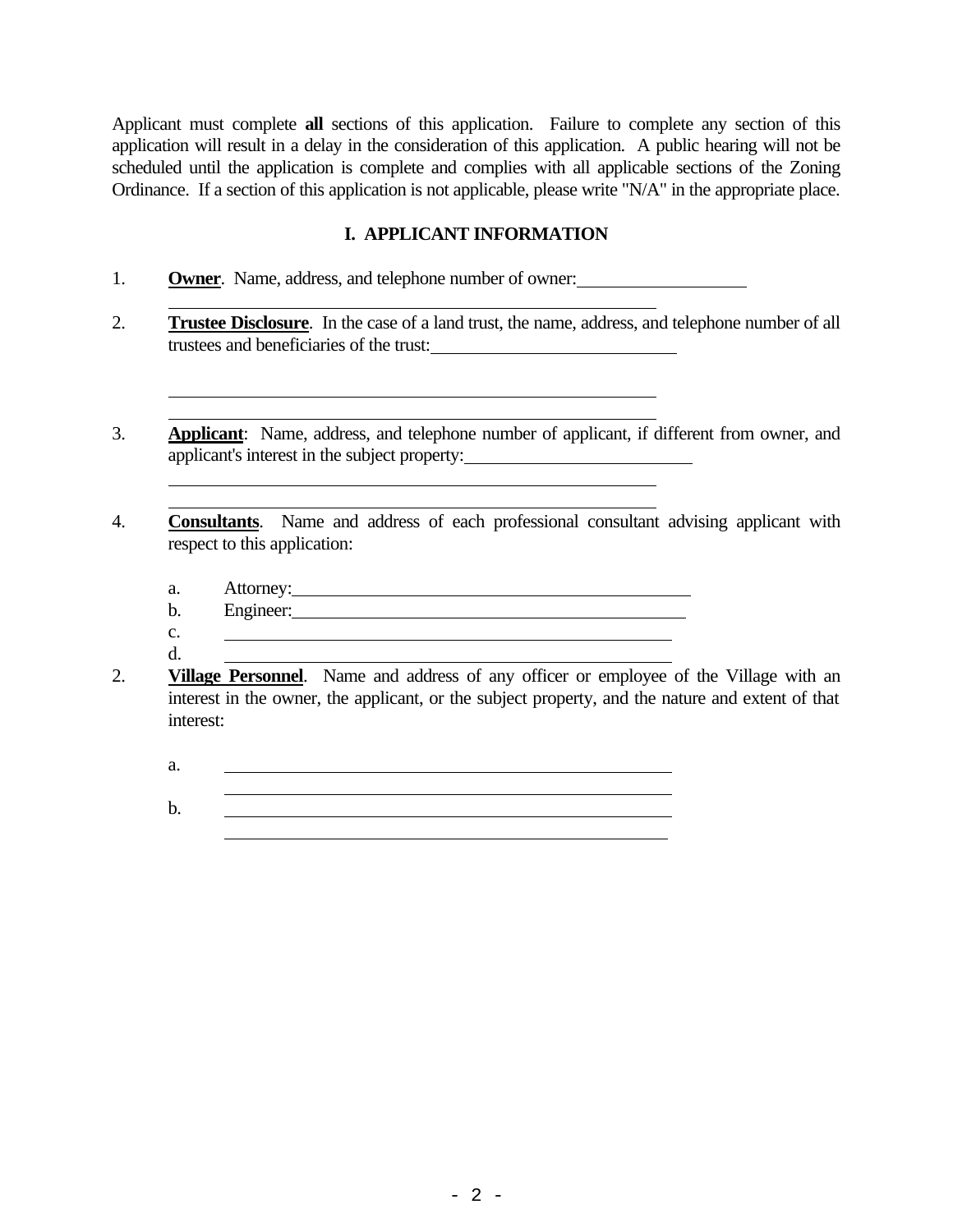# **II. SUBJECT PROPERTY INFORMATION**

## 5. **Subject Property**. Address of the subject property:

 $\overline{a}$ (Please attach the legal description of the property as Exhibit "A")

6. **Present zoning classification**:

#### 7. **Current square footage of subject project**:

8. **Current use of subject property**: Principal use: (i.e., residential, retail, service)

> Square footage devoted to this use: Secondary use:

Square footage devoted to this use:

Additional Use:

 $\overline{a}$ 

 $\overline{a}$ 

(If more than three uses exist, please attach an additional sheet.)

## 9. **Proposed use of subject property; if different from current use:**

10. **Standard Industrial Classification (SIC) number of proposed use**: (This number can be obtained at the Village's Public Services Office.)

#### 11. **Square footage to be devoted to proposed use**:

12. In the case of any application being filed less than two years after the denial of an application seeking essentially the same relief, submit with this application a statement as required by Subsection 11-302-B of the Hinsdale Zoning Code.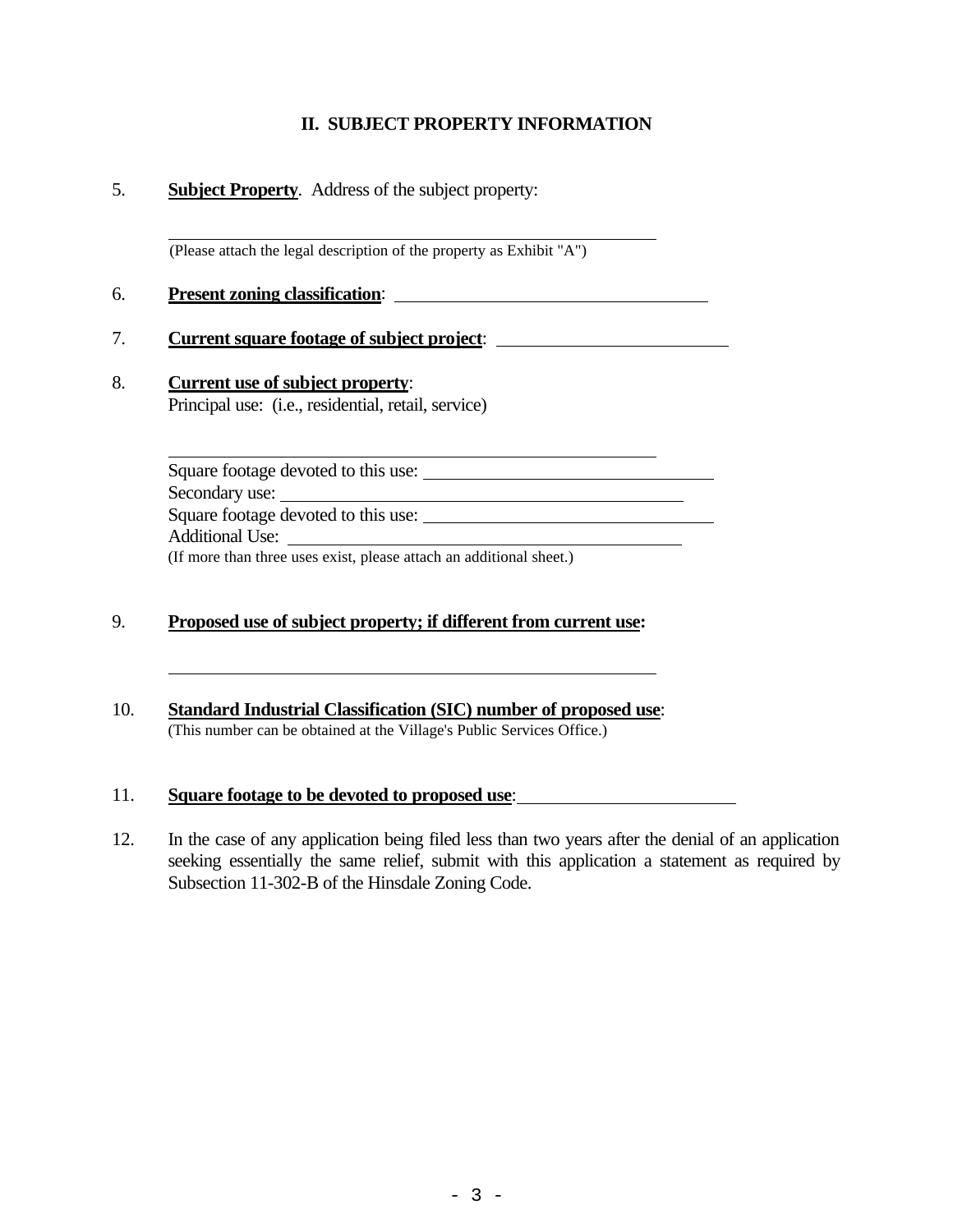# 13. Please complete the following table.

 $\overline{a}$ 

 $\overline{a}$ 

 $\overline{a}$ 

 $\overline{a}$ 

# **Table of Compliance**

| <b>Requirements</b>            | <b>Code Section</b> | <b>Minimum Code</b><br><b>Regulation</b> | <b>Proposed</b><br><b>Development</b> |
|--------------------------------|---------------------|------------------------------------------|---------------------------------------|
| Height                         |                     |                                          |                                       |
| Lot area                       |                     |                                          |                                       |
| Intensity of use               |                     |                                          |                                       |
| <b>Frontage</b>                |                     |                                          |                                       |
| <b>Building area</b>           |                     |                                          |                                       |
| <b>Setback</b>                 |                     |                                          |                                       |
| Side yard                      |                     |                                          |                                       |
| <b>Rear yard</b>               |                     |                                          |                                       |
| <b>Parking</b><br>requirements |                     |                                          |                                       |
| <b>Loading</b><br>requirements |                     |                                          |                                       |

Where any lack of compliance is shown, state the reason and explain the Village's authority, if any, to approve the application despite such lack of compliance:

<u> 1989 - Johann Stoff, deutscher Stoffen und der Stoffen und der Stoffen und der Stoffen und der Stoffen und der</u>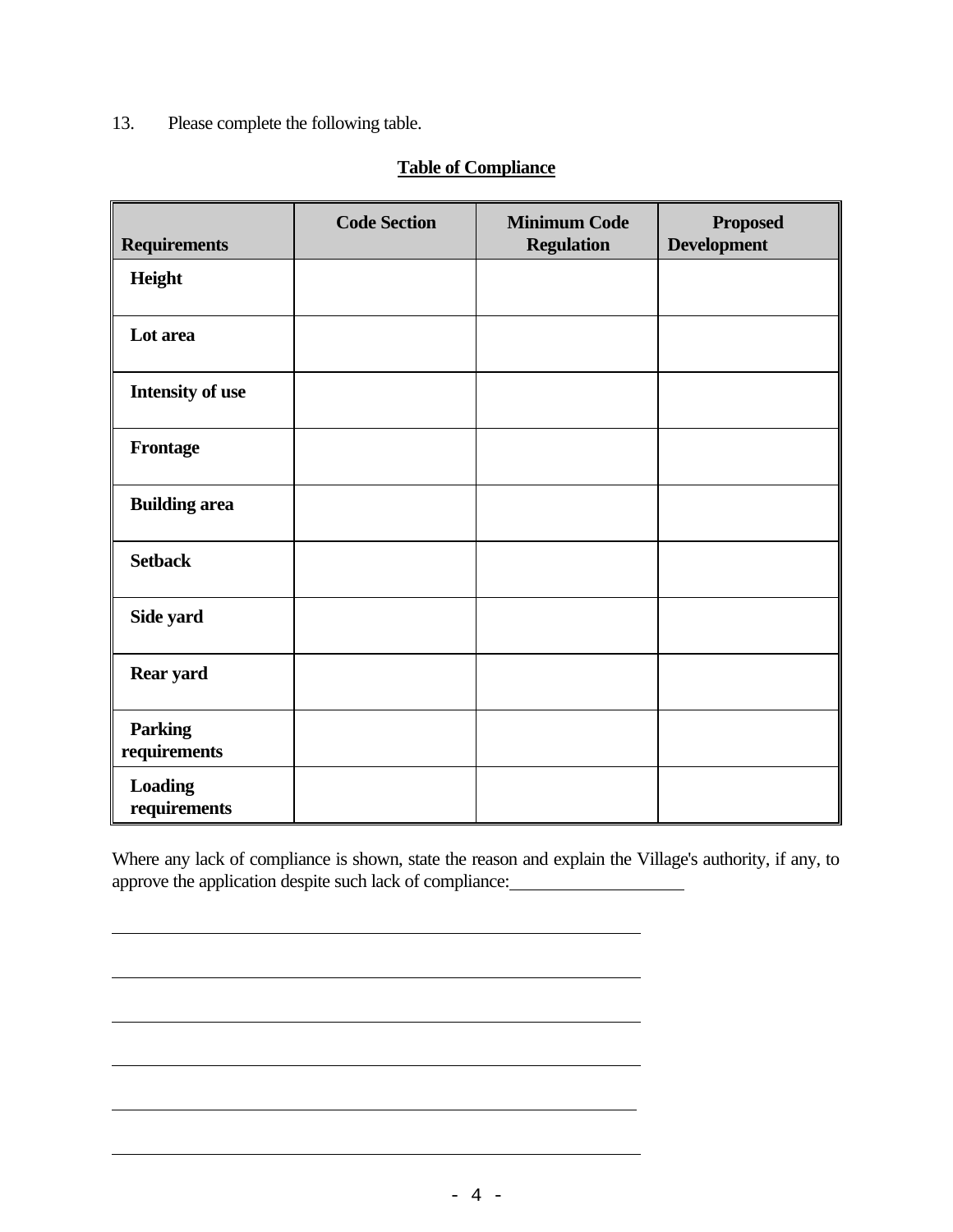## **III. CRITERIA FOR A DESIGN REVIEW PERMIT**

The regulations of the Design Review Overlay District are intended to promote the historic and architectural qualities of the Village and thereby preserve the distinctive character of the Village. Below is a list of criteria which may be used in determining if a structure or use of a structure is consistent with the goals of this district. Please respond to each as it relates to this application.

- 14. Special Character. To effect and accomplish the protection, enhancement, perpetuation, and use of improvements and areas of special character or special historic and aesthetic interest or value which represent or reflect elements of the Village's cultural, social, economic, political, and architectural history or distinction.
- 15. Local Atmosphere. To maintain the local, "small town" atmosphere of various residential and business areas within the Village.
- 16. Compatibility. To insure compatibility of new development with the existing characteristics of the area.
- 17. Transitional Areas. To protect sensitive areas of transition from one land use to another.
- 18. Attractiveness. To protect and enhance the Village's attractiveness to visitors and the support and stimulus to local business provided thereby.
- 19. Strong Economy. To strengthen the economy of the Village.

 $\overline{a}$ 

 $\overline{a}$ 

 $\overline{a}$ 

 $\overline{a}$ 

 $\overline{a}$ 

 $\overline{a}$ 

 $\overline{a}$  $\overline{a}$ 

20. Education, Pleasure, and Welfare. To promote the use of areas within the Design Review District for the education, pleasure, and welfare of the residents of the Village.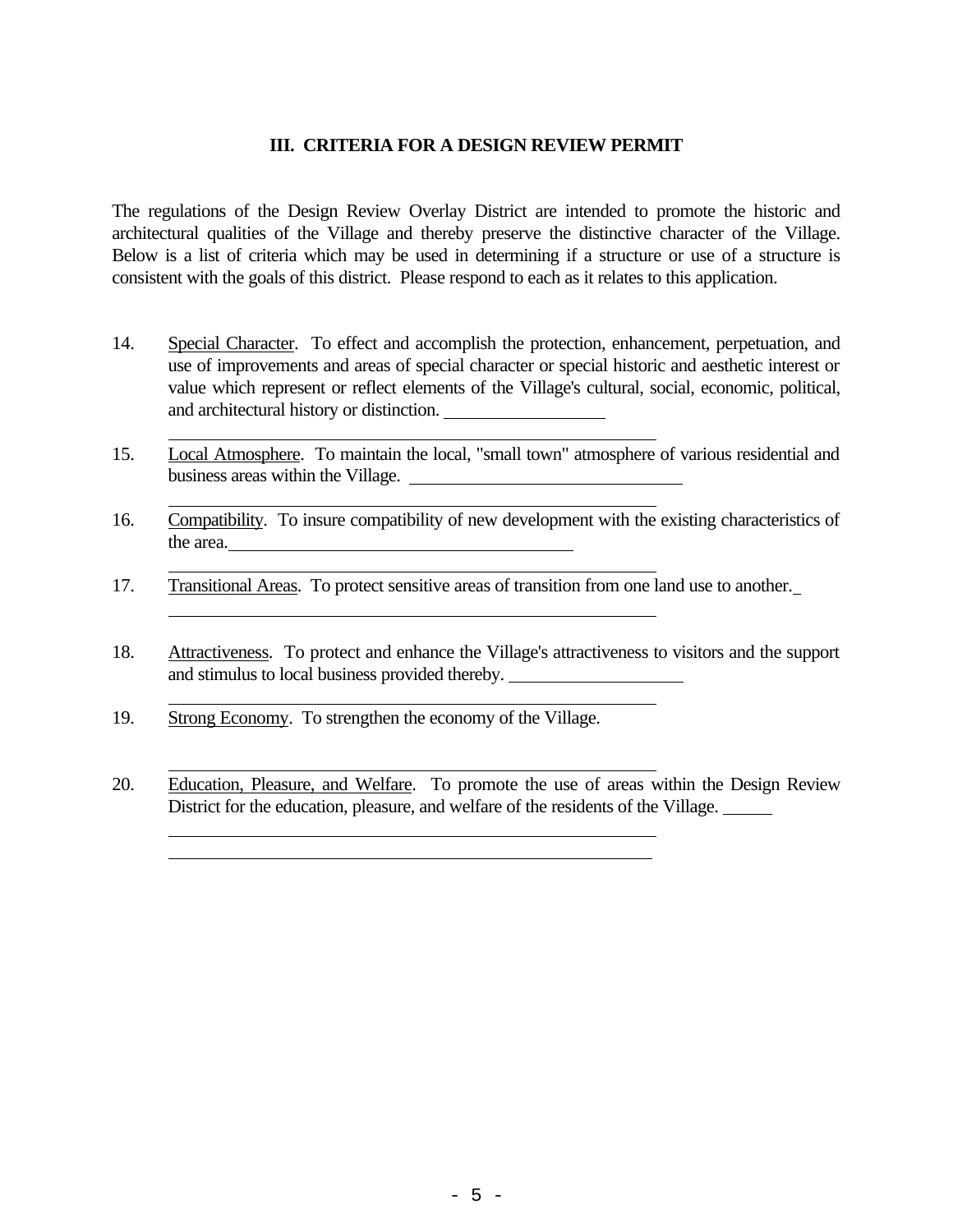#### **IV. NEW STRUCTURES**

If the application requests a new structure, fill in this section completely. Please respond to each of the statements below as it relates to the proposed building. (If the application is for a change in use, disregard this section.)

21. Open Spaces. The quality of the open spaces between buildings and in setback spaces between street and facade.

 $\overline{a}$ 

 $\overline{a}$  $\overline{a}$ 

 $\overline{a}$  $\overline{a}$ 

 $\overline{a}$  $\overline{a}$ 

 $\overline{a}$ 

22. Materials. The quality of materials and their relationship to those in existing adjacent structures.

<u> 1980 - Johann Barbara, martxa alemaniar arg</u>

<u> 1980 - Johann Barbara, martxa amerikan bashkar (</u>

- 23. General Design. The quality of the design in general and its relationship to the overall character of neighborhood.
- 24. General Site Development. The quality of the site development in terms of landscaping, recreation, pedestrian access, automobile access, parking, servicing of the property, and impact on vehicular traffic patterns and conditions on site and in the vicinity of the site, and the retention of trees and shrubs to the maximum extent possible.
- 25. Height. The height of the proposed buildings and structures shall be visually compatible with adjacent buildings.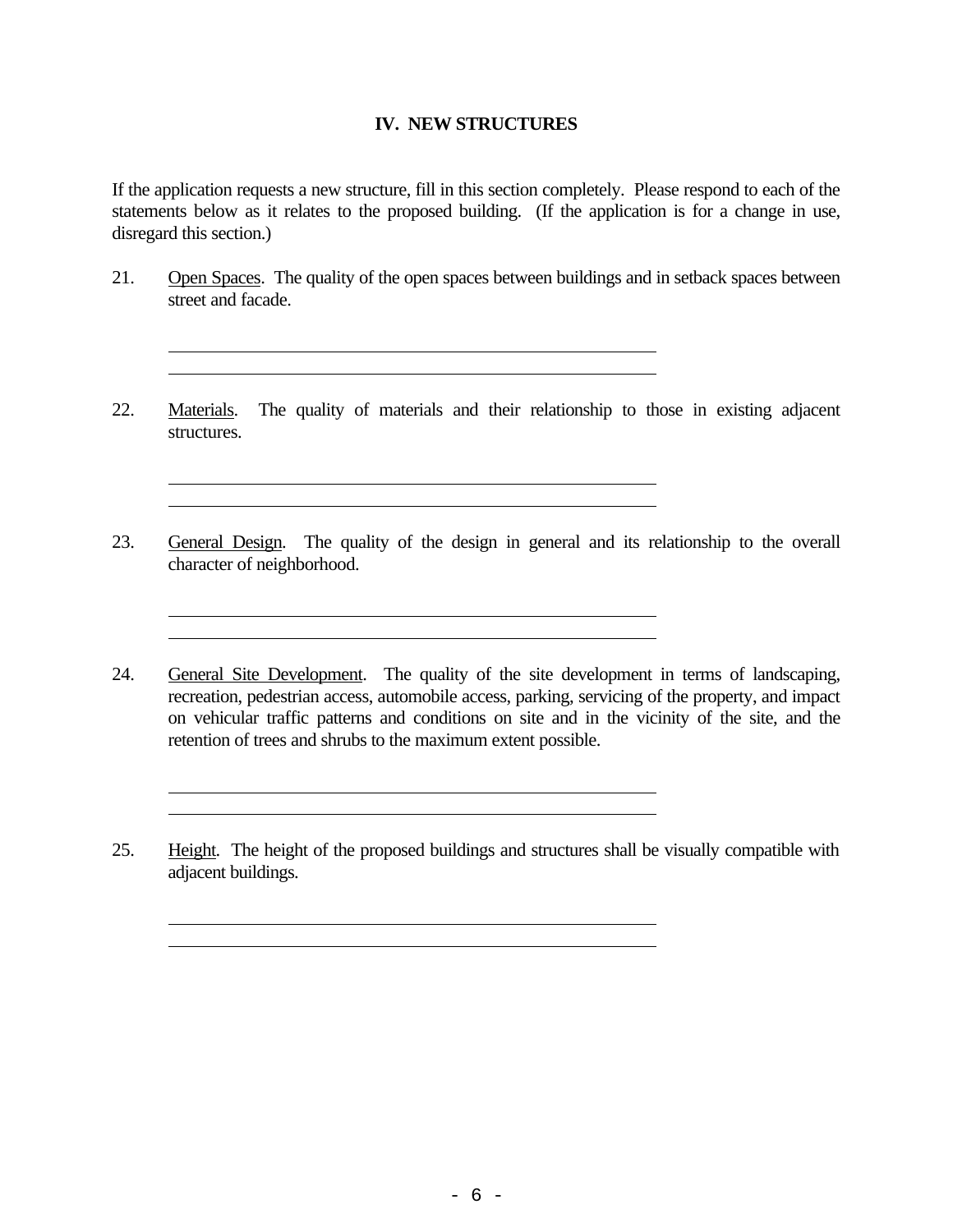26. Proportion of Front Facade. The relationship of the width of the height of the front elevation shall be visually compatible with buildings, public ways, and places to which it is visually related.

 $\overline{a}$  $\overline{a}$ 

 $\overline{a}$  $\overline{a}$ 

 $\overline{a}$  $\overline{a}$ 

 $\overline{a}$  $\overline{a}$ 

 $\overline{a}$  $\overline{a}$ 

 $\overline{a}$  $\overline{a}$ 

 $\overline{a}$  $\overline{a}$ 

27. Proportion of Openings. The relationship of the width to height of windows shall be visually compatible with buildings, public ways, and places to which the building is visually related.

28. Rhythm of Solids to Voids in Front Facades. The relationship of solids to voids in the front facade of a building shall be visually compatible with buildings, public ways, and places to which it is visually related.

29. Rhythm of Spacing and Buildings on Streets. The relationship of a building or structure to the open space between it and adjoining buildings or structures shall be visually compatible with the buildings, public ways, and places to which it is visually related.

30. Rhythm of Entrance Porch and Other Projections. The relationship of entrances and other projections to sidewalks shall be visually compatible with the buildings, public ways, and places to which it is visually related.

31. Relationship of Materials and Texture. The relationship of the materials and texture of the facade shall be visually compatible with the predominant materials used in the buildings and structures to which it is visually related.

32. Roof Shapes. The roof shape of a building shall be visually compatible with the buildings to which it is visually related.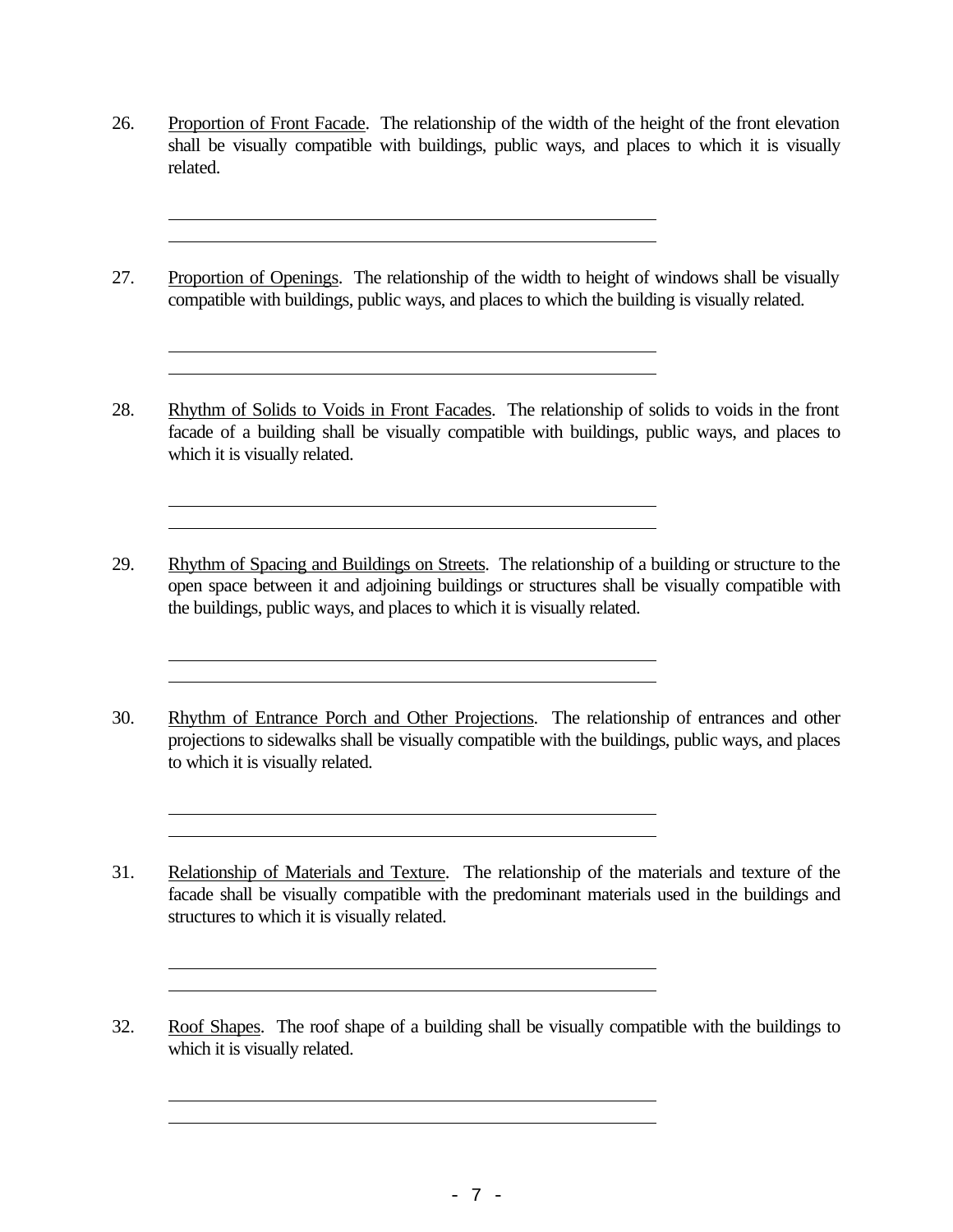33. Walls of Continuity. Building facades and appurtenances such as walls, fences, and landscape masses shall, when it is a characteristic of the area, form cohesive wall of enclosure along a street to ensure visual compatibility with the buildings, public ways, and places to which such elements are visually related.

 $\overline{a}$ 

 $\overline{a}$  $\overline{a}$ 

 $\overline{a}$  $\overline{a}$ 

- 34. Scale of Building. The size and mass of buildings and structures in relation to open spaces, windows, door openings, porches, and balconies shall be visually compatible with the buildings, public ways, and places to which they are visually related.
- 35. Directional Expression of Front Elevation. A building shall be visually compatible with the buildings, public ways, and places to which it is visually related in its directional character, whether this be vertical character, horizontal character, or nondirectional character.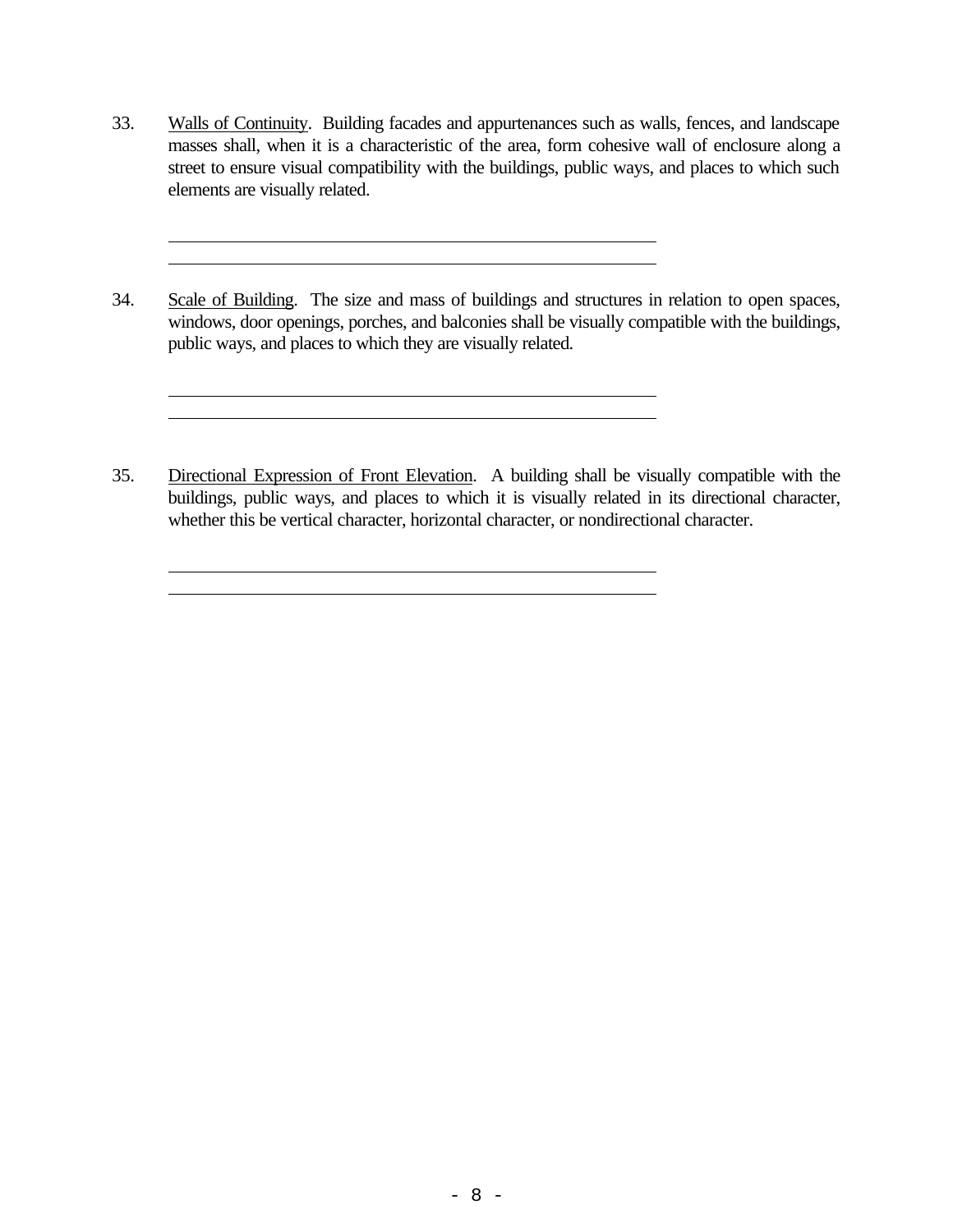# **V. CERTIFICATION**

The applicant certifies that all of the information contained herein is correct to the best of the applicant's knowledge.

The owner of the subject property, if different from the applicant, states that he or she consents to the filing of this application and that all information contained in this application is true and correct to the best of his or her knowledge.

The applicant understands that an incomplete or nonconforming application will not be considered. In addition, the applicant understands that the Village may require additional information prior to the consideration of this application which may include, but is not limited to, the following items:

- 36. Minimum yard and setback dimensions and, where relevant, relation of yard and setback dimensions to the height, width, and depth of any structure.
- 37. A vehicular and pedestrian circulation plan showing the location, dimensions, gradient, and number of all vehicular and pedestrian circulation elements including rights-of-way and streets; driveway entrances, curbs, and curb cuts; parking spaces, loading spaces, and circulation aisles; sidewalks, walkways, and pathways; and total lot coverage of all circulation elements divided as between vehicular and pedestrian ways.
- 38. All existing and proposed surface and subsurface drainage and retention and detention facilities and all existing and proposed water, sewer, gas, electric, telephone, and cable communications lines and easements and all other utility facilities.
- 39. Location, size, and arrangements of all outdoor signs and lighting.
- 40. Location and height of fences or screen plantings and the type or kind of building materials or plantings to be used for fencing or screening.
- 41. A detailed landscaping plan, showing location, size, and species of all trees, shrubs, and other plant material.
- 42. A traffic study if required by the Village Manager or the Board or Commission hearing the application.

If the applicant fails to provide any of the above information, or any other information requested by the Boards, Commissions, and/or Staff, then the application will not be considered.

The applicant understands that he/she is responsible for all application fees and any other fees which Village assesses under the provisions of Subsection 11-301D of the Village of Hinsdale Zoning Code as amended April 25, 1989.